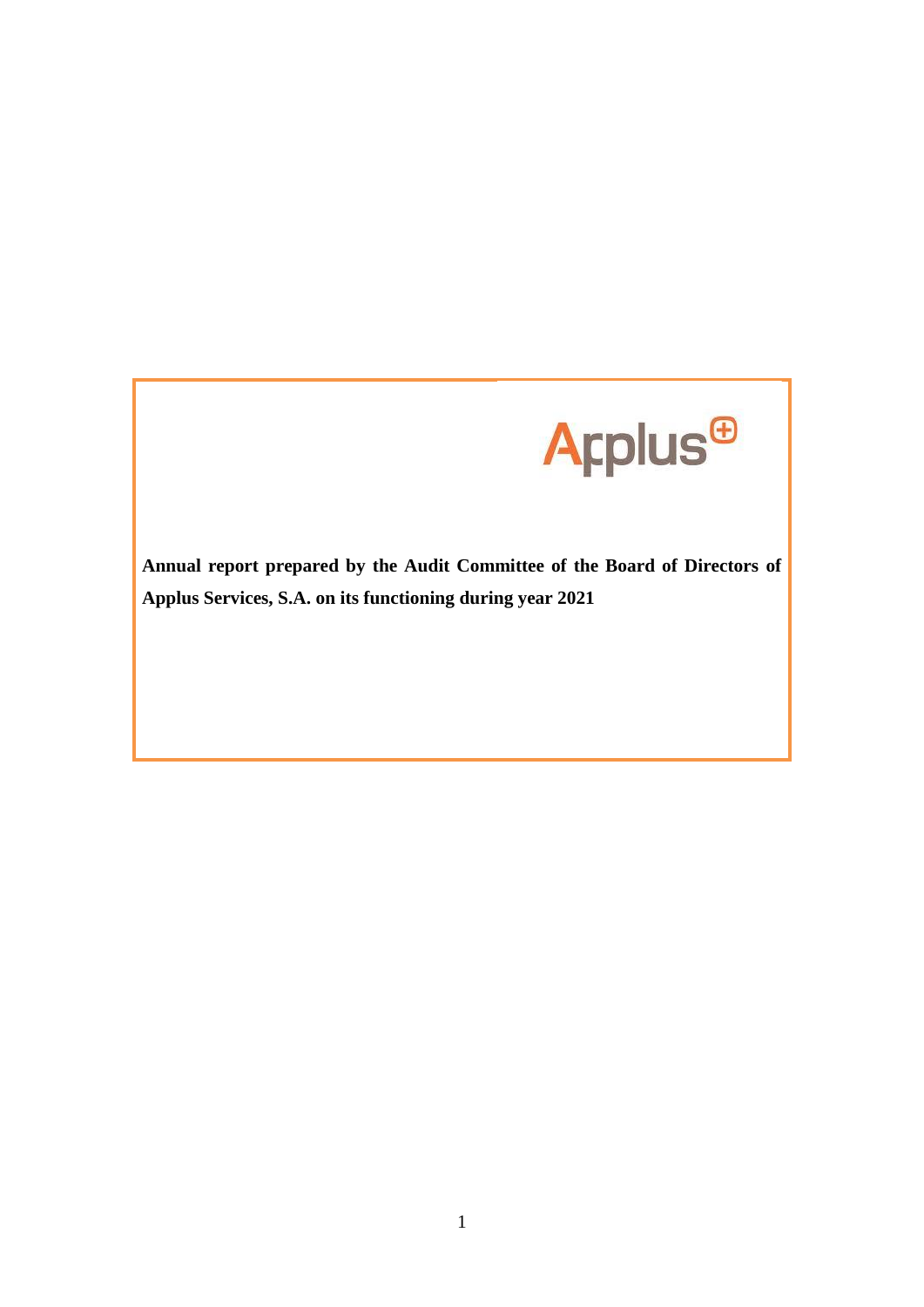

### **I. Introduction**

This report is drafted by the Audit Committee (the "**Committee**") of the Board of Directors of Applus Services, S.A. (hereinafter, "**Applus**" or the "**Company**") in compliance with the provisions of article 38.15 of the Regulations of Applus' Board of Directors (hereinafter, the "**Board Regulations**"), and articles 18.3 and 19.3 of the Committee's Regulations, in order to inform about the work performed by the Committee during year 2021.

This report shall be submitted to the Board of Directors of the Company, which is the body in charge of evaluating the work performed by the Committee during year 2021, in accordance with the provisions of article 36 of the Board Regulations.

## **II. Regulation of the Committee**

The Committee is regulated by the provisions of article 529 quaterdecies and concordant articles of the Spanish Companies Act (Ley de Sociedades de Capital). The basic rules of organisation and functioning are contained in article 38 of the Board Regulations and are developed in the Audit Committee Regulations, approved by the Board of Directors at its meeting of 15 December 2020.

In addition, the Committee follows the recommendations contained in the Good Governance Code of Listed Companies and in Technical Guide 3/2017, on audit committees of public interest entities approved by the National Securities Market Commission on 27 June 2017.

#### **III. Composition of the Committee**

The Committee has been composed by the following four members during year 2021:

(i) Mr. Nicolás Villén Jiménez: Independent Director. He was appointed Director for the first time on 27 October 2015 and re-elected for the last time at the General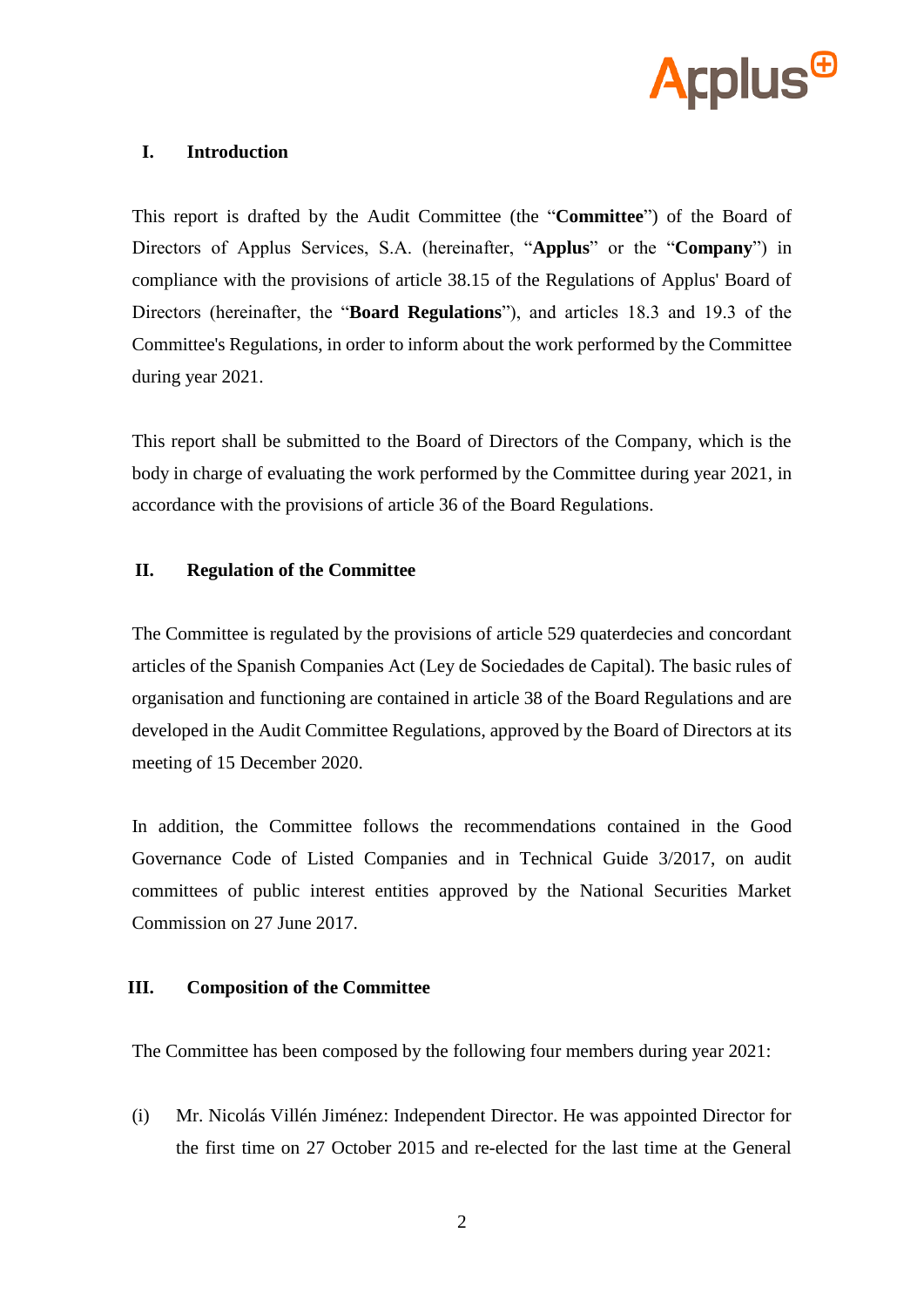

Shareholders' Meeting held on 29 May 2020. He holds the position of Chairman of the Committee since 31 May 2018.

- (ii) Mr. Ernesto Gerardo Mata López: Director with the category of "Other External". He was appointed Director for the first time on 29 November 2007 and re-elected for the last time at the General Shareholders' Meeting held on 31 May 2018.
- (iii) Mrs. María Cristina Henríquez de Luna Basagoiti: Independent Director. She was appointed as Director for the first time on 21 July 2016 and re-elected for the last time at the General Shareholders' Meeting held on 28 May 2021.
- (iv) Mrs. Essimari Kairisto: Independent Director. She was appointed as a Director on 9 April 2019.

The personal and professional profile of each of them can be found in the "Board of Directors" section of the "Investors" heading of the Company's website [\(www.applus.com\)](http://www.applus.com/).

#### **IV. Meetings**

During year 2021, the Committee held four meetings, *i.e.* the regular quarterly meetings (17 February, 5 May, 22 July and 21 October). All of the members of the Committee attended each of said meetings and, additionally, Mr. Christopher Cole (Chairman of the Board of Directors), Mr. Joan Amigó (Chief Financial Officer) and Mr. Aleix Ribas (internal auditor) also attended to all of such meetings, by express invitation of the Chairman of the Committee.

The Committee considers that it has met with the frequency required to perform its functions, and in any event with the minimum frequency of meetings established under article 38.10 of the Board Regulations.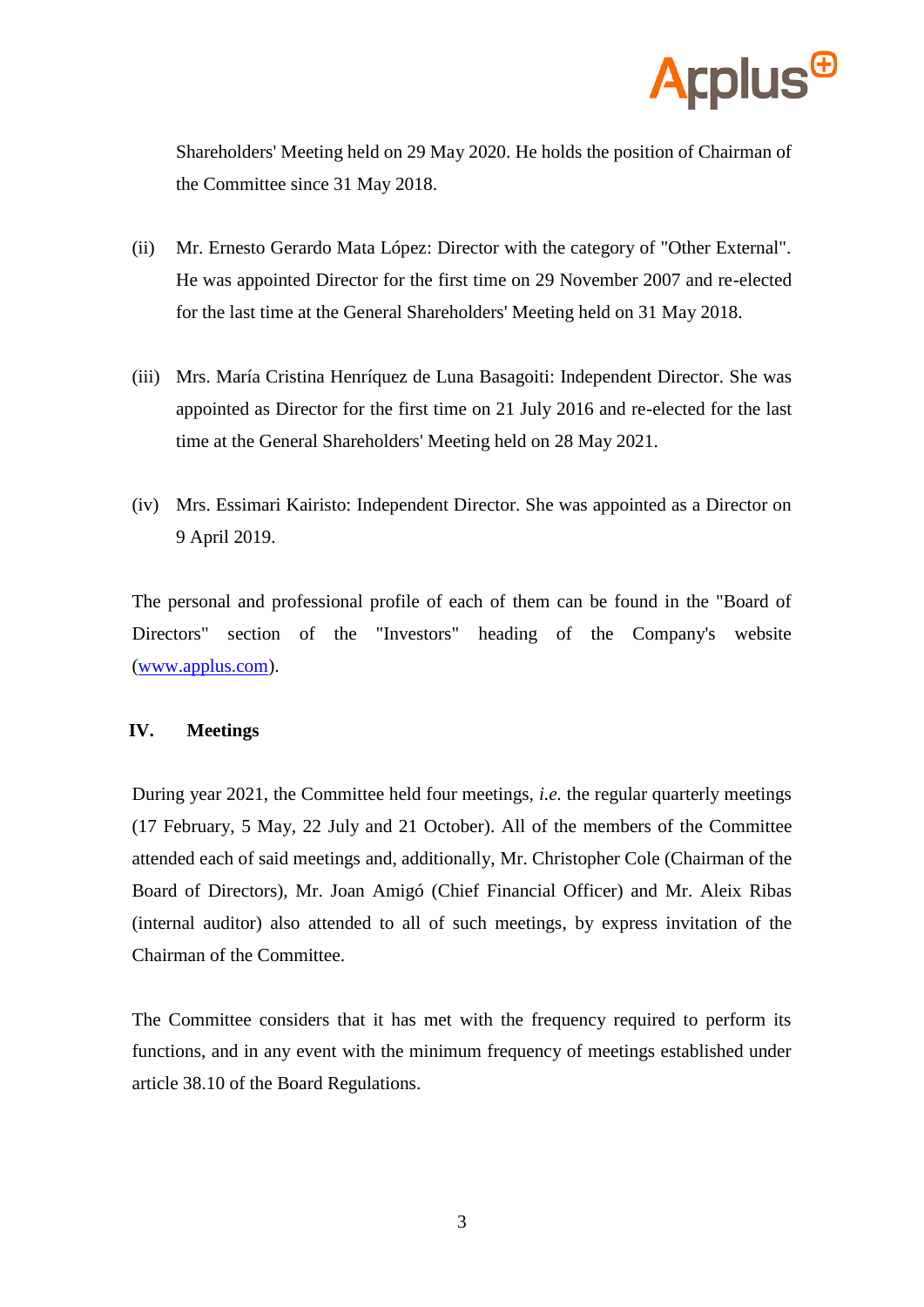

# **V. Actions carried out during year 2021**

The Committee, in the performance of the functions attributed to it under article 529 quaterdecies of the Spanish Companies Act, article 31 of the Company's by-laws, and article 38 of the Board Regulations, has mainly focused its meetings during year 2021 on the following actions**:**

# A. Review of periodic financial information

The Committee has reviewed all the quarterly, biannual, and annual financial information of the Company, both individual and consolidated, which must be submitted to the National Securities Market Commission (CNMV) due to the Company's publicly listed status, prior to its approval by the Board of Directors.

Furthermore, the Committee has ensured its compliance with the legal requirements for the preparation of the financial statements and, in particular, with respect to the delimitation of the scope of consolidation and the correct application of the applicable accounting principles.

#### B. Review of the process for the preparation of the annual accounts

The Committee has reviewed the process for the preparation of the annual accounts corresponding to year 2020 prior to their approval by the Board of Directors. In this regard, the Committee has completed the following actions:

- (i) Verified the compliance with, and the correct application of accounting principles.
- (ii) Maintained a continuous communication with the external auditor of the Company in order to identify significant weakness of the internal control systems that may be detected, as well as any other relevant risk that may affect the development of the audit process.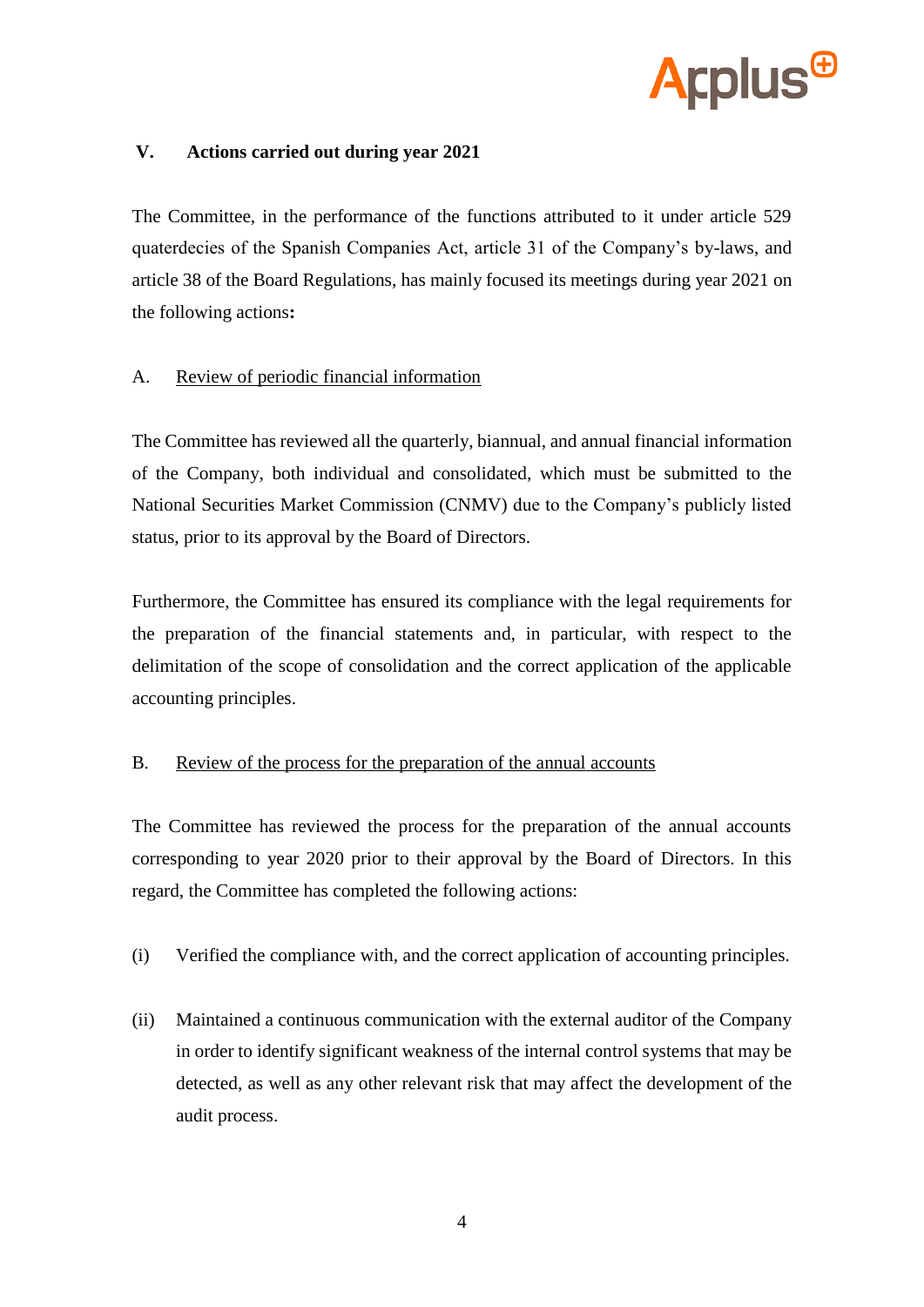

(iii) Supervised and reviewed the processing of financial information, the internal systems of control and risks management of the Company, and monitored its complete adequacy and integrity.

#### C. Relationship with the External Auditor

The Committee has supervised the relations with the Company's external auditor, Deloitte, S.L. (the "**Auditor**"), as well as the compliance with the audit agreement currently in force, and has ensured that the opinion about the annual accounts and the content of the audit report were drafted in a clear and precise manner.

The Committee maintained during year 2021 appropriate contacts with the Auditor, from which it received punctual and detailed information regarding the auditing services and those non-audit services provided to the Company or its group of companies, in accordance with the provisions of article 38.7.c of the Board Regulations and the Spanish accounting and audit regulations. In this sense, the Committee has concluded that there were no objective reasons to question the independence of the Auditor of the Company during year 2020 and that it had respected the rules governing the audit process in the framework of the elaboration of the financial information of the Company.

Finally, it is expressly noted that the Committee has facilitated the attendance of the Auditor at three of the four meetings held during 2021 to provide support and make clarifications to its members. In particular, the Auditor attended the February and July meetings to review the financial statements for the financial year 2020 and the first semester of 2021, respectively, and to the October meeting to present the work plan for the financial year 2021 and to propose its fees.

#### D. Internal Audit

The Committee has complied, during year 2021, with its functions relating to the internal audit function of the Company. In this sense, the Committee has supervised the implementation of the Internal Audit Plan for year 2021 as well as its correct execution.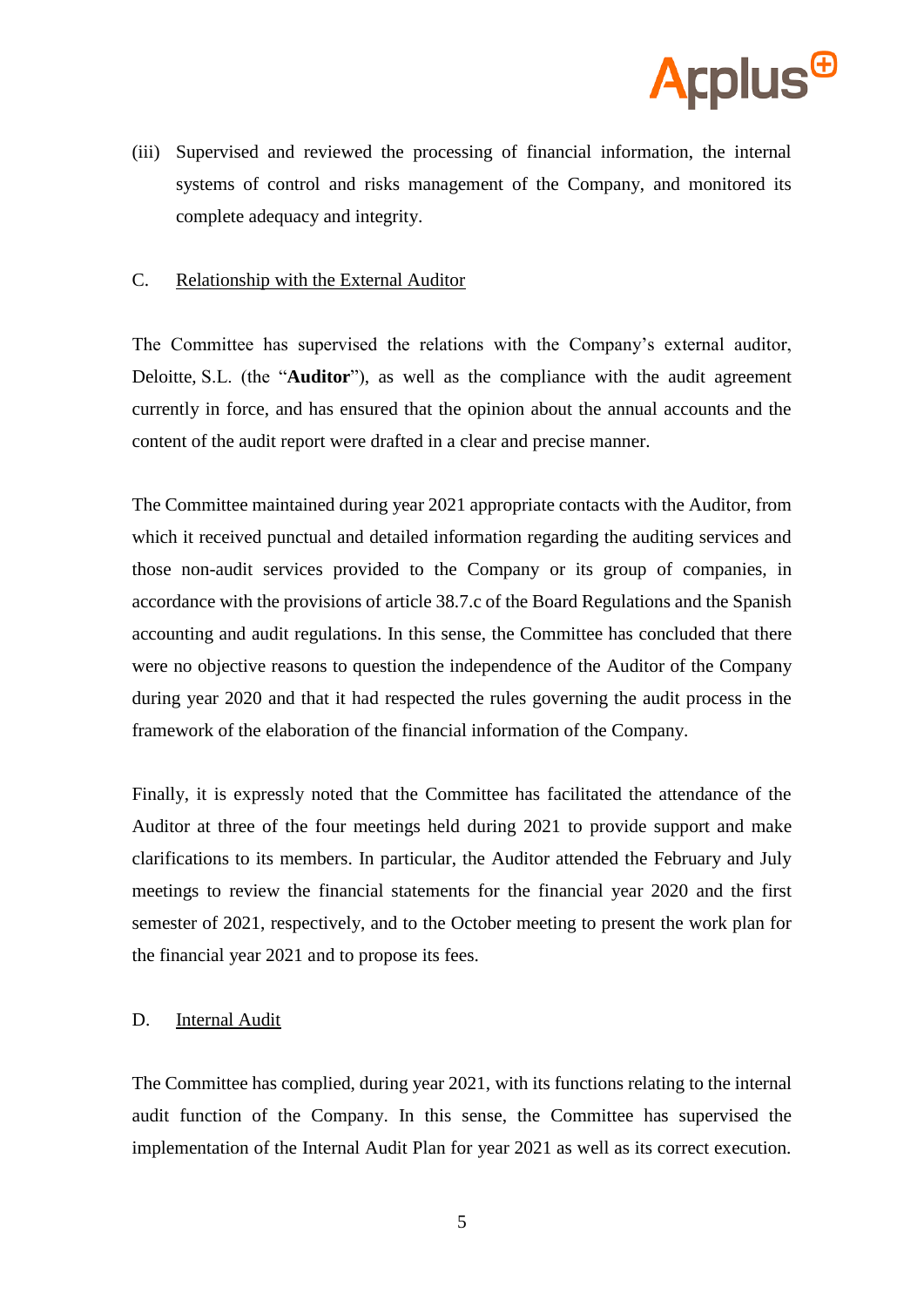

To that end, the Committee has granted access to its meetings to the responsible person of the Company's internal audit department, Mr. Aleix Ribas, who has provided support and information to the Committee when needed, and has duly provided any clarifications he considered appropriate or that were necessary.

The Committee has considered 2021 as a transition year, taking into account the implementation of the new SAP GRC tool (Governance, Risk and Compliance) and the enhancement of the data analytics use to be carried out during the year. The financial year 2021 has also been a year of investment due to the ongoing significant transformation of the Company's internal audit department, in order to accomplish (i) the extension of the anomaly detection model in processes of acquisition to E&I Latam, (ii) the introduction of the internal control model in Besikta, (iii) the acquisitions of QPS and Reliable Analysis, and (iv) the completion of the 3-year training plan for internal auditors (Global CIA certification and CFE qualifications).

In addition, the Committee has actively monitored the independence of the department in charge of the Company's internal audit.

# E. Internal control systems of financial information (ICFR)

In relation with the Internal Control Systems of Financial Information ("**ICFR**"), the Committee hereby states that:

- (i) the internal control systems and risk management have been periodically reviewed so that the main risks are identified, managed, and adequately understood;
- (ii) the Auditor has confirmed that no significant weaknesses of the internal control system have been detected during the development of the audit;
- (iii) it has monitored the processes of implementation of the ICFR model in significant subsidiaries of the group; and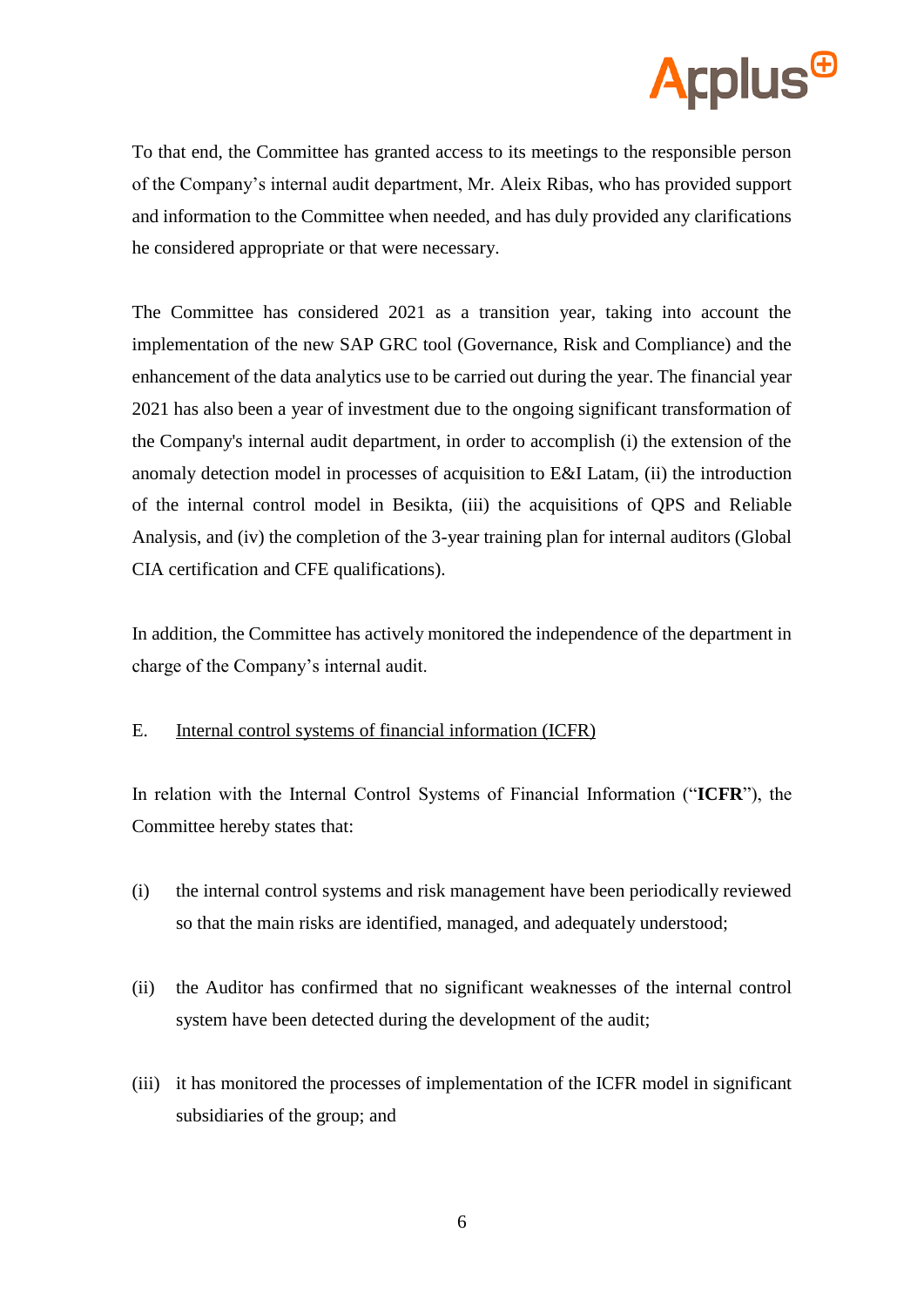

(iv) Deloitte has issued a verification report of the aforementioned ICFR model.

#### F. Systems for the management of corporate risks

The Committee dedicated one of its meetings (held in the month of May), among other matters, to follow-up on the Risk Map of the Company which was defined in 2019. This follow-up was basically focused on the reassessment of existing risks, identification of new risks, and the evolution of the risks and the action plans. In this sense, the Company's internal auditor highlighted the high degree of convergence between the ESG objectives and the Risk Map.

Furthermore, the Committee:

- (i) has reviewed the main aspects of the taxation of Applus (organization of the tax department, strategy, taxes paid, tax credits, etc.), including in particular the analysis of the corporate income tax of 2020, the budget forecast for 2021 (which was increased due to the deferral of 2020 payments), the increased business activity and the integration of several acquisitions and the agreement reached with the Tax Authorities on the recognition of certain tax credits.
- (ii) has supervised the performance of the cybersecurity control systems of the Company, analysing the main risks in this area, the defence strategy against such risks, their possible impact on the business of Applus and the action plans to mitigate these risks. In particular, the Committee has followed up on the malware attack suffered by the US subsidiary 'Applus Technologies, Inc' in the beginning of 2021, as well as of the procedure undertaken to remedy this incident.

#### G. Treasury stock transactions

The Committee has been monitoring the transactions on treasury stock shares of the Company during all the meetings of the year 2021.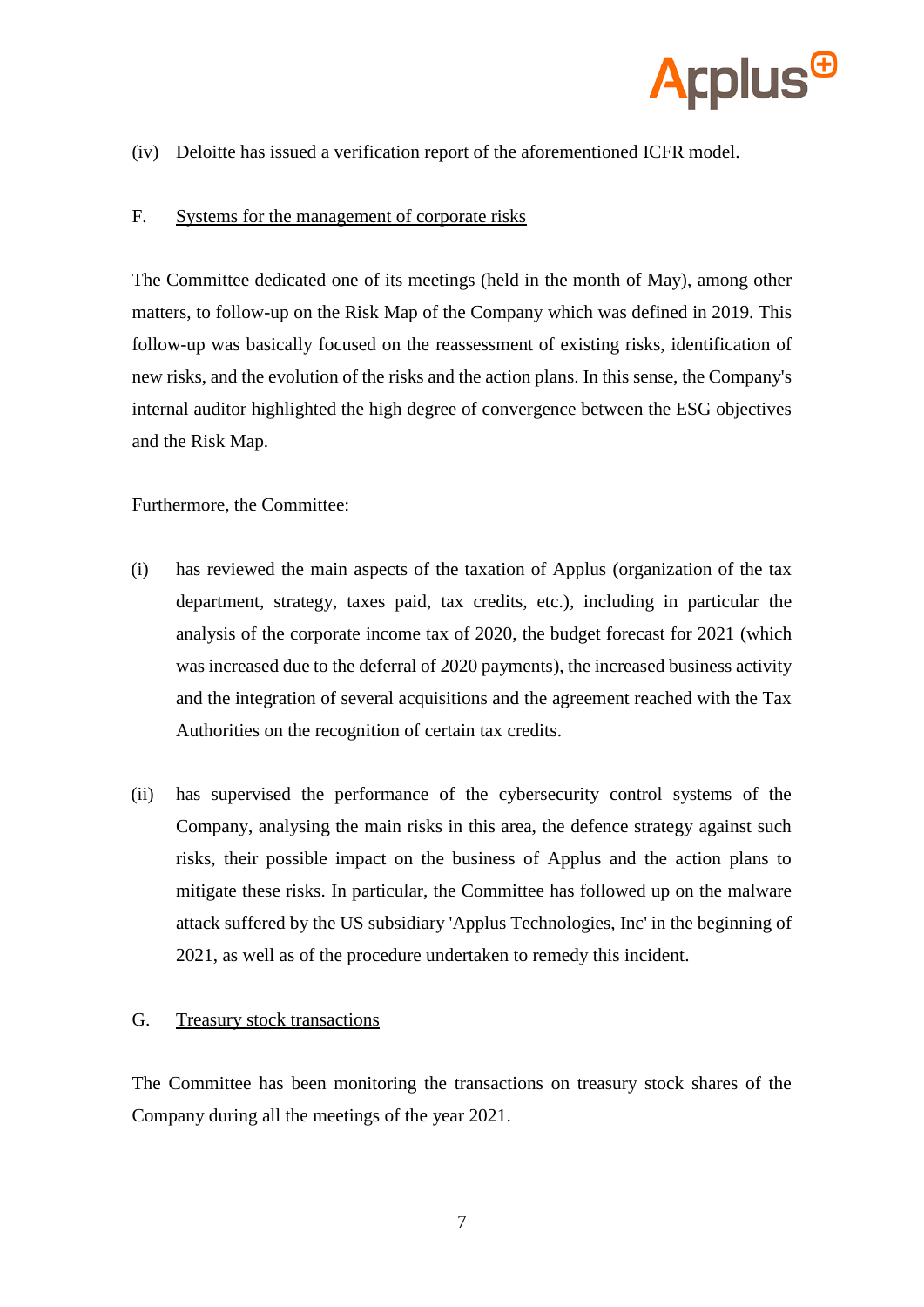

# H. Amendment of the Board Regulations and the Internal Conduct Regulations in matters relating to the Securities Markets

The Committee, at its meeting of 17 February 2021, agreed to propose to the Board of Directors the amendment of article 35 of the Board Regulations to remove the requirement that meetings of the Board of Directors must be held in a physical location, allowing them to be held exclusively by telematic means. A report justifying this amendment was prepared by the Committee and approved by the Board of Directors at its meeting of 18 February 2021. The aforementioned report was made available to the shareholders at the General Shareholders' Meeting held on 28 May 2021, in accordance with the provisions of article 4.5 of the Board Regulations.

Likewise, the Committee agreed at its meeting of 22 July 2021 to propose to the Board of Directors the amendment of article 4 of the Internal Regulations of Conduct on matters relating to the securities markets in order to suppress the "black-out" periods linked to the publication of quarterly financial information, in the event that such quarterly information ceases to be published by the Company as such publication is no longer mandatory following the amendment of the Spanish Securities Market Law (*Ley del Mercado de Valores*) approved on 13 April 2021. The Board of Directors, at its meeting held on 23 July 2021, agreed not to continue publishing quarterly information and, consequently, approved the amendment to the Internal Regulations of Conduct proposed by the Committee.

### I. Procedure on related party transactions

As a consequence of the new regulations on related-party transactions introduced into the Spanish Companies Act by the Law 5/2021, that came into force on 4 July 2021, the Committee, at its meeting held on 21 October 2021, resolved to propose a Procedure on Related-Party Transactions, in order to detail the rules to be followed in transactions with related parties carried out by the Company or any of the companies of the group, as well as to ensure the application of the current legal regime for the approval and publication